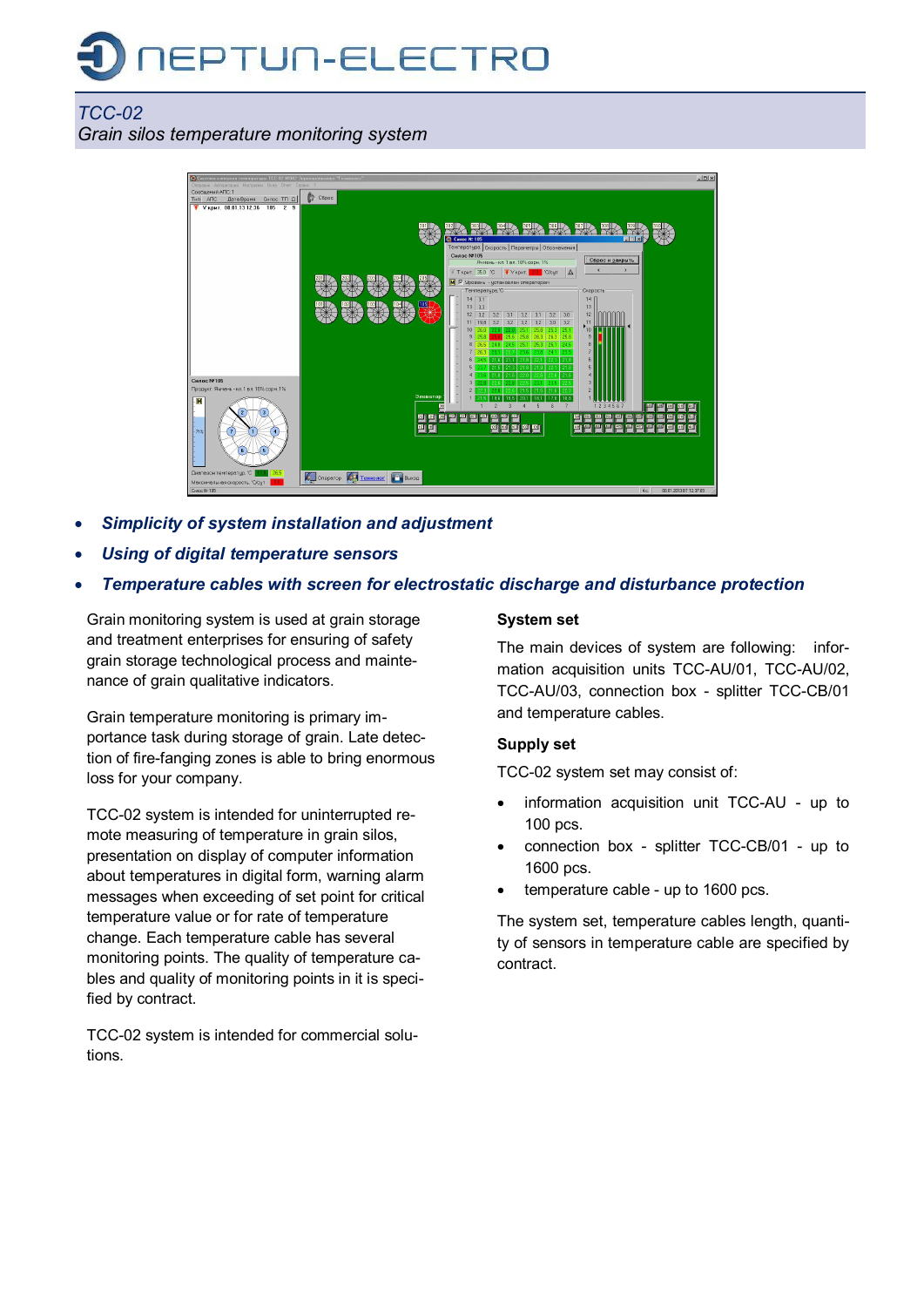### **Design and operating principle**

#### **Temperature cable**

Thermometry cable arrangement include special whole sheath. Inside protection sheath from high density polyethylene (HDPE) is incorporated metal carrying rope.

Thermometry cable has several temperature sensors installed at regular intervals. Tiny converters (sensors) of temperature DS18B20 type of «Dallas Semiconductor» company (USA) are used. The sensors are three wires connected in parallel to lead-in cable. Thermometry cable has thimbles for fastening to silo roof pegs (upper thimble) and for lower fastening avoided temperature cable free sagging (lower thimble).

#### **Information acquisition unit**

Information acquisition units ТСС-AU/01 and ТСС-AU/02 have metallic case. Information acquisition unit ТСС-AU/03 has plastic case. Information acquisition units equipped with:

- · information acquisition module;
- · protection module;
- interface amplifier module (for TCC-AU/02 only);
- · glands for external cables;
- terminals external cables connection.

Information acquisition module ensures acquisition and sending of temperature and system conditions data by RS-485 interface to operator PC.

Information acquisition unit is available in three modification:

- TCC-AU/01 for connection of 16 temperature cables;
- TCC-AU/02 for connection of 16 temperature cables with RS485 interface repeater;
- TCC-AU/03 for connection of 24 temperature cables.

#### **Connection box - splitter**

Connection box - splitter ТСС-CB/01 is unit in plastic case, equipped with:

- · temperature cable connection module;
- · glands for external cables.

Temperature cable connection module ensures temperature cable connection to common data acquisition bus of information acquisition unit ТСС-AU/03. Module has terminals for external cables connection.

#### **Software**

Software ensures processing and presentation on computer in interactive mode of information received by interface RS-485 from information acquisition unit. Graphic presentation of granary silos and table information about temperatures in each silo displays on the screen of computer. Quantity and structure imaging temperatures depend on temperature monitoring system configuration.

Software consists of two applications:

- · thermometry server ensures operation with information acquisition units and recording of temperatures data base;
- thermometry client ensures presentation of information received from server.

Software ensures warning alarm when following situation appearance:

- · temperature value exceed critical set point for any of monitoring points;
- · rate of temperature change exceed critical set point for any of monitoring points;
- · temperature sensor failure;
- connection line with thermometry cable break;
- · connection line with thermometry cable short circuit;
- · connection with information acquisition unit disappear;
- information acquisition unit built-in ROM failure.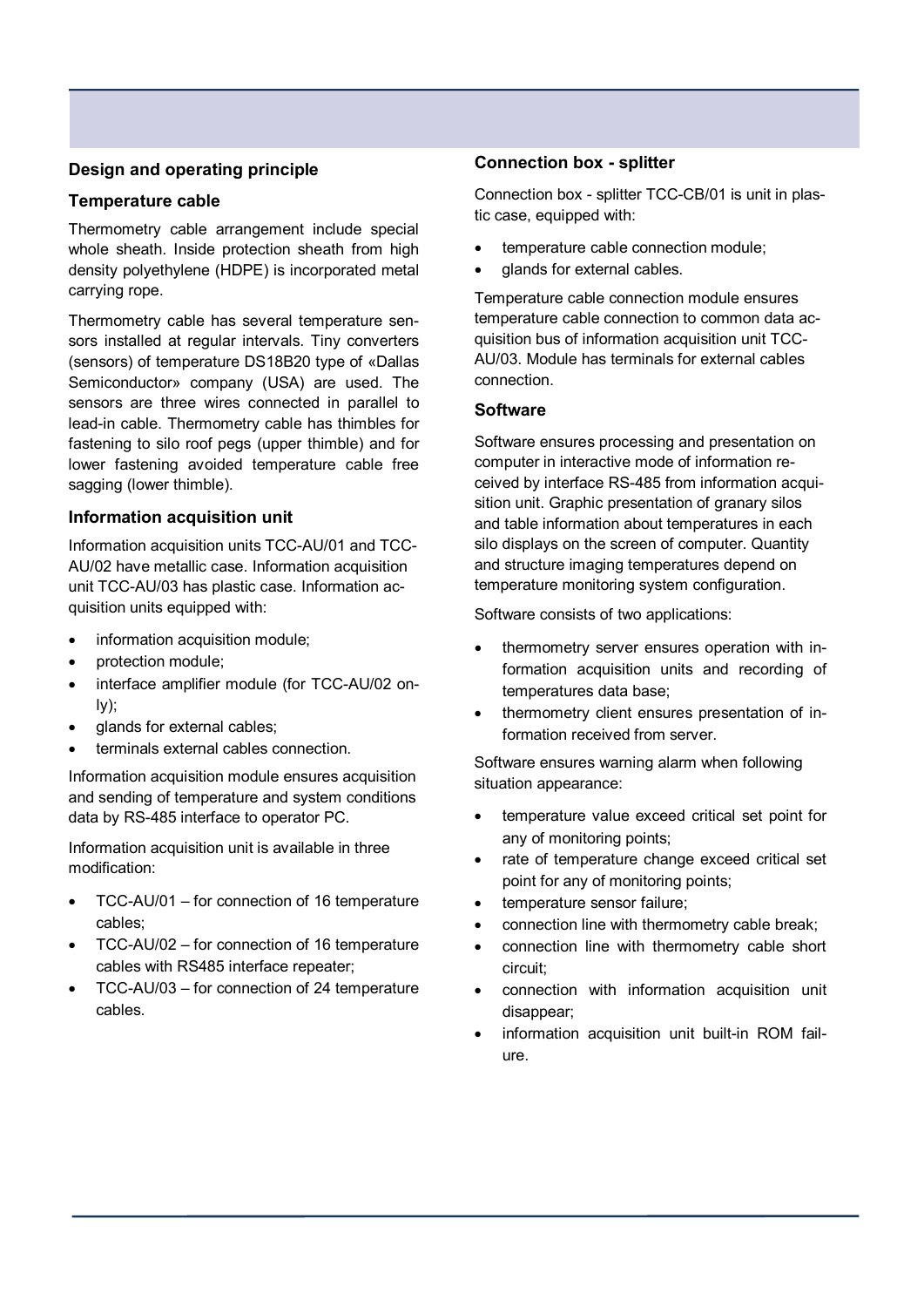Besides warning alarm the software also execute following functions:

- information representation for operator about temperatures and temperature change rates in tables;
- temperatures and temperature change rates are indicated both digital form and color gradient field;
- filling level rough estimate function. Filling level is indicated in % from full volume of silo and has graphic presentation;
- · recording of data base of all monitoring temperatures for last month Interbase format;
- data base is contained information about each system sensor temperature and equipment conditions;
- · flexible adjustments of products storage parameters: input of name and property of storing products in silo, adjustment of products storage parameters, storing product type is specified for each silo;
- · warning alarm system has audio and visual indication, list of alarm messages, common sound alarm acknowledgment function and visual alarm acknowledgment for each silo separately, delete alarm messages after eliminate alarm reasons and operator confirm;
- · recording of system operation and alarms protocol, temperature change presentation in form of diagram, comparison of temperature changes for different sensors;
- three access levels for system functions and adjustments are provided: browse mode and password protected Operator and Technologist modes;
- monitoring of system operation mode is provided: recording in data base system equipment deactivation, time of client software operation and operator activities, estimate of continues operation mode in %;
- · build-in automatic diagnosis function record failure and deactivation of system equipment and classify of equipment failure (temperature sensor, thermometry cable, information acquisition unit) or connection failure (connection line break, connection line short circuit) system topology reference;
- forming and printing of reports in form of tables and graph, possibility of export of tables information into MS Excel;
- function of integration into SCADA is implemented by OPC server, embedded in our software.

#### **Installation instructions**

Information acquisition units should to be rigid installed near a silo and earthed. Connection box splitter should be installed on vertical surface of silo.

Properly operation of information acquisition unit is possible with appropriate it set of temperature cables. Therefore it is very impotent to install sets of temperature cables and information acquisition units rightly. The table of correspondence between information acquisition numbers and temperature cables sets is passed with maintenance documentation.

In case of wrong installation of temperature cables automatic reconfiguration of information acquisition units is possible with special software.

Temperature cables are installed according to silo temperature cables location diagram with mandatory observance temperature cable numbers. Number of temperature cable is indicated near upper fastening point of temperature cable.

Construction of temperature cable fastening in upper point should be robust, load stabile and to rule out the possibility of spontaneous demounting of temperature cable.

Temperature cable fastening in lower point should be robust and to rule out the possibility of free sagging of temperature cable, as it may be cause of temperature cable break. We advise to use tightening screws for ensuring this requirement.

Screens of lead-in cables should be earthed when temperature cables with screen used.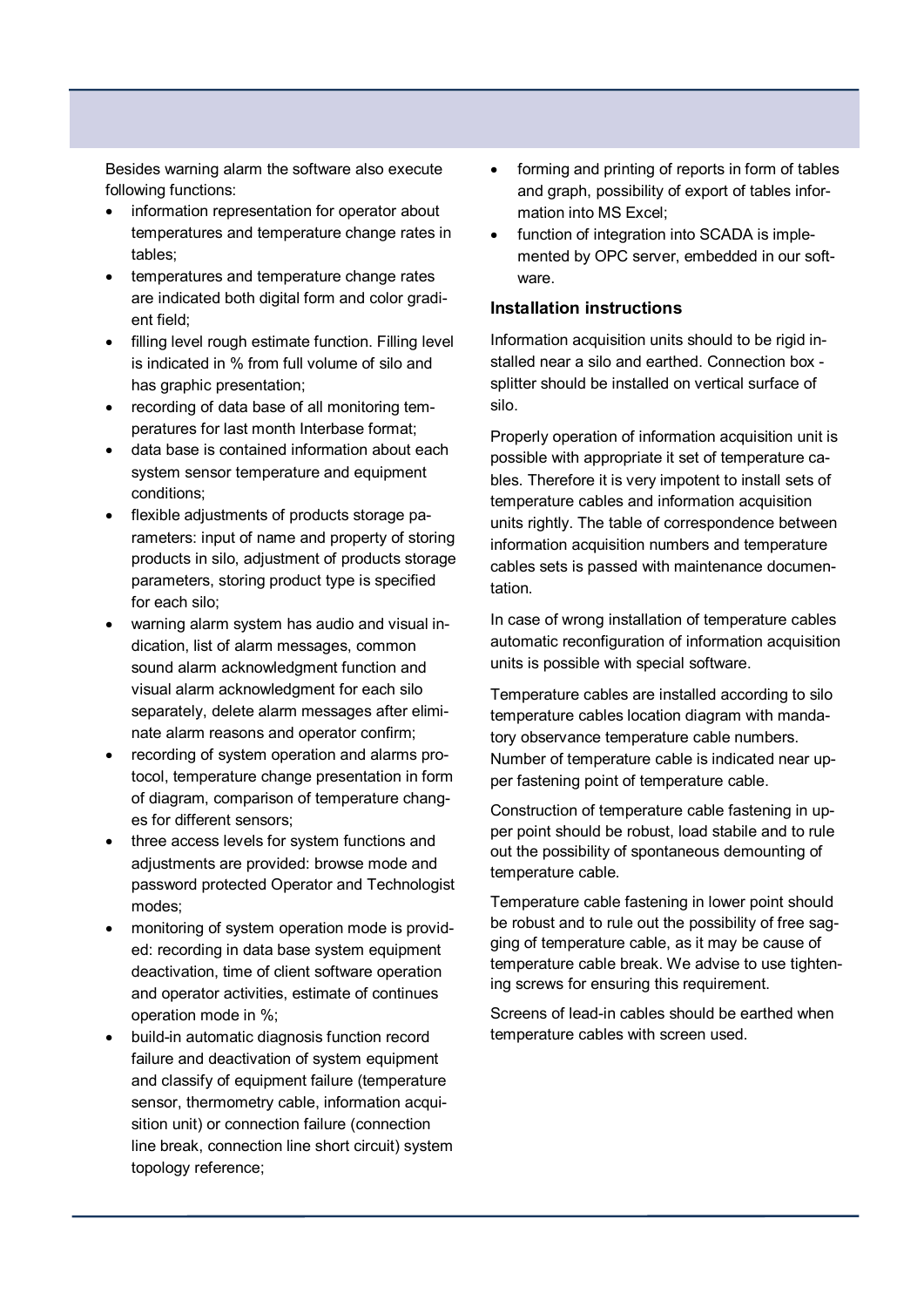Lead-in cables laying and connection to information acquisition units and connection box - splitters are executed according to diagram (see further) with a glance of following requirements:

- · use glands for entrance of cables into silo constructions;
- cable from temperature cable to information acquisition unit or connection box - splitter should not be lay near high-current cables at distance less than 300 mm;
- lead-in cable should have free loop with radius not less than 80-100 mm between first fastening and temperature cable for possibility movement of temperature cable fastenings during grain loading and unloading;
- · cable should be lay on cables constructions and surely fastening by cable ties;
- · fastening of cable to silo constructions is allowed if them are motionless and do not have sharp edges:
- · do not use extra force when connect lead-in cable wires to terminals of or connection box splitter.

Supply feeder of information acquisition units should be protected against short circuits by automatic circuit breakers. Cascade power supply of information acquisition units (from unit to unit) is allowed not more 10 units for one supply feeder.

Granary operator computer should have RS-485 port. Using of interface board of third-party manufacturer (ICP DAS, Advantech, Octagon and etc.). In this case follow the installation and operation instruction for this device carefully.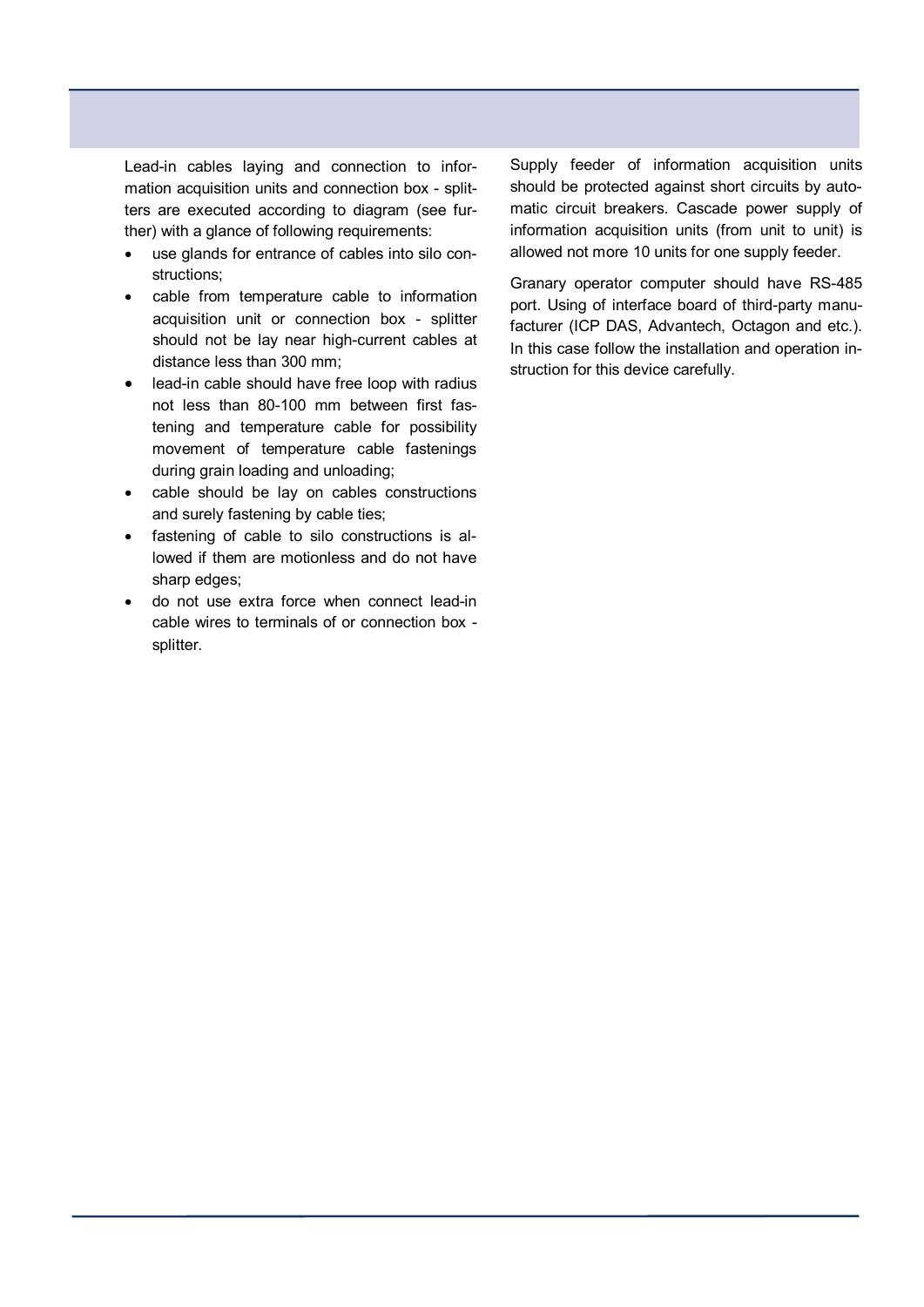#### **RS-485 network topology**

Communication cable connection should be executed by continuous topology (from unit to unit, fig.2). Communication cable should not be lay near high-current cables at distance less than 300 mm.

If you need network tapping use information acquisition unit TCC-AU/02 with interface repeater (amplifier, fig.1). Network topology, quantity and type of information acquisition units are specified in contract.

Data communication cable with twisted pairs and double screen for outdoor laying should be used as data line, for example 3105А cable Belden company or similar.



Fig.1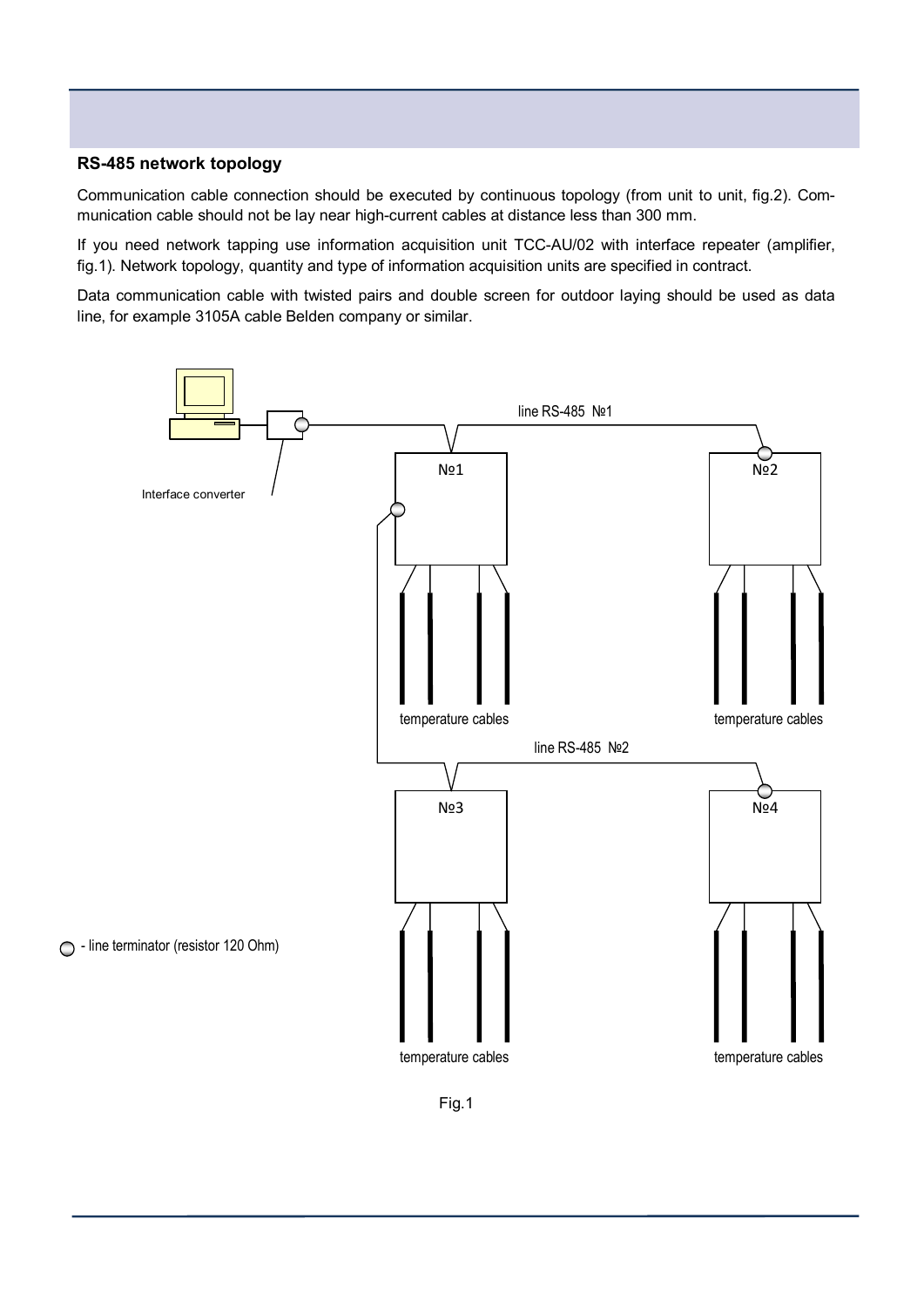

**Dimensions**

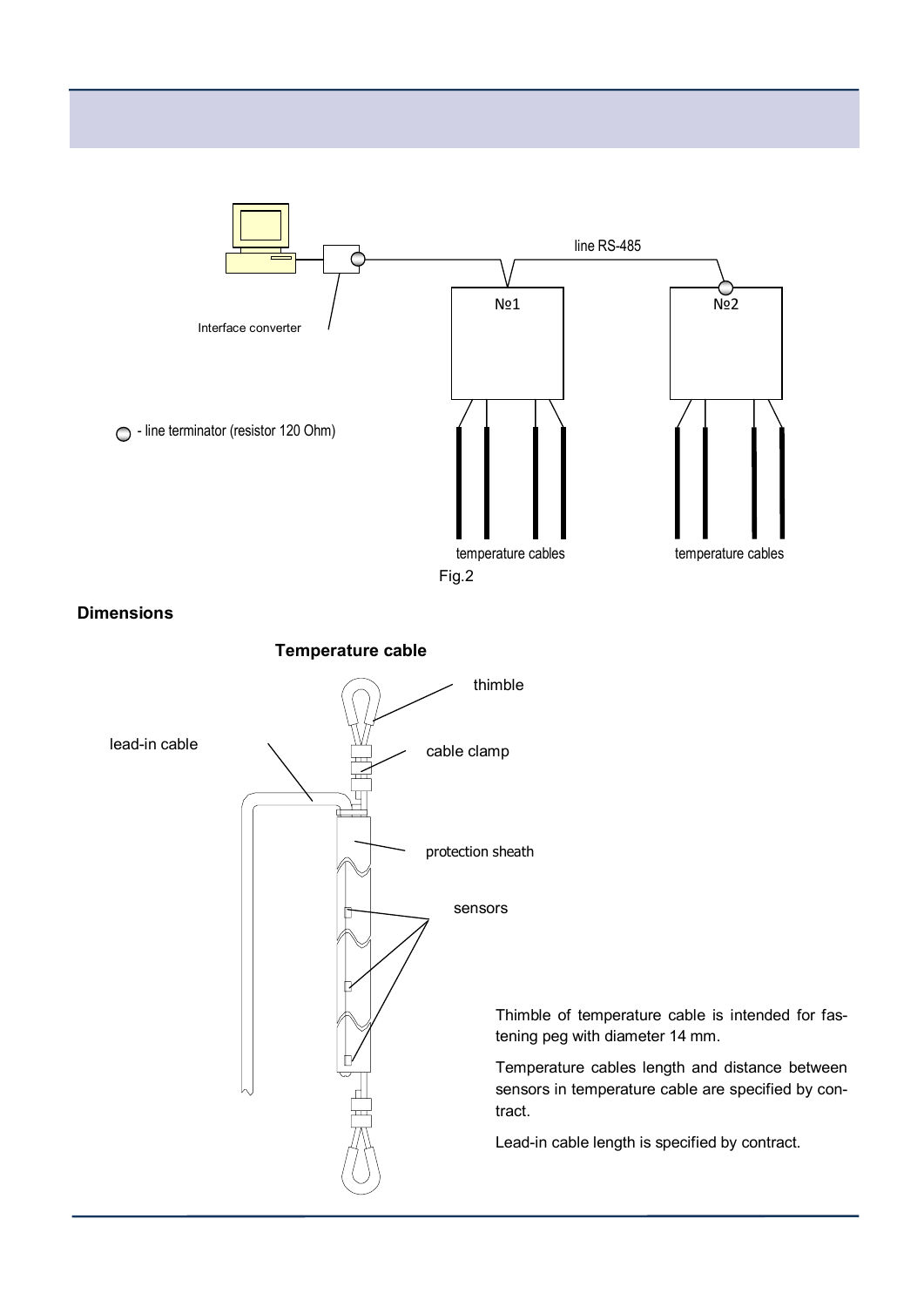

**Information acquisition unit ТСС-AU/01, ТСС-AU/02**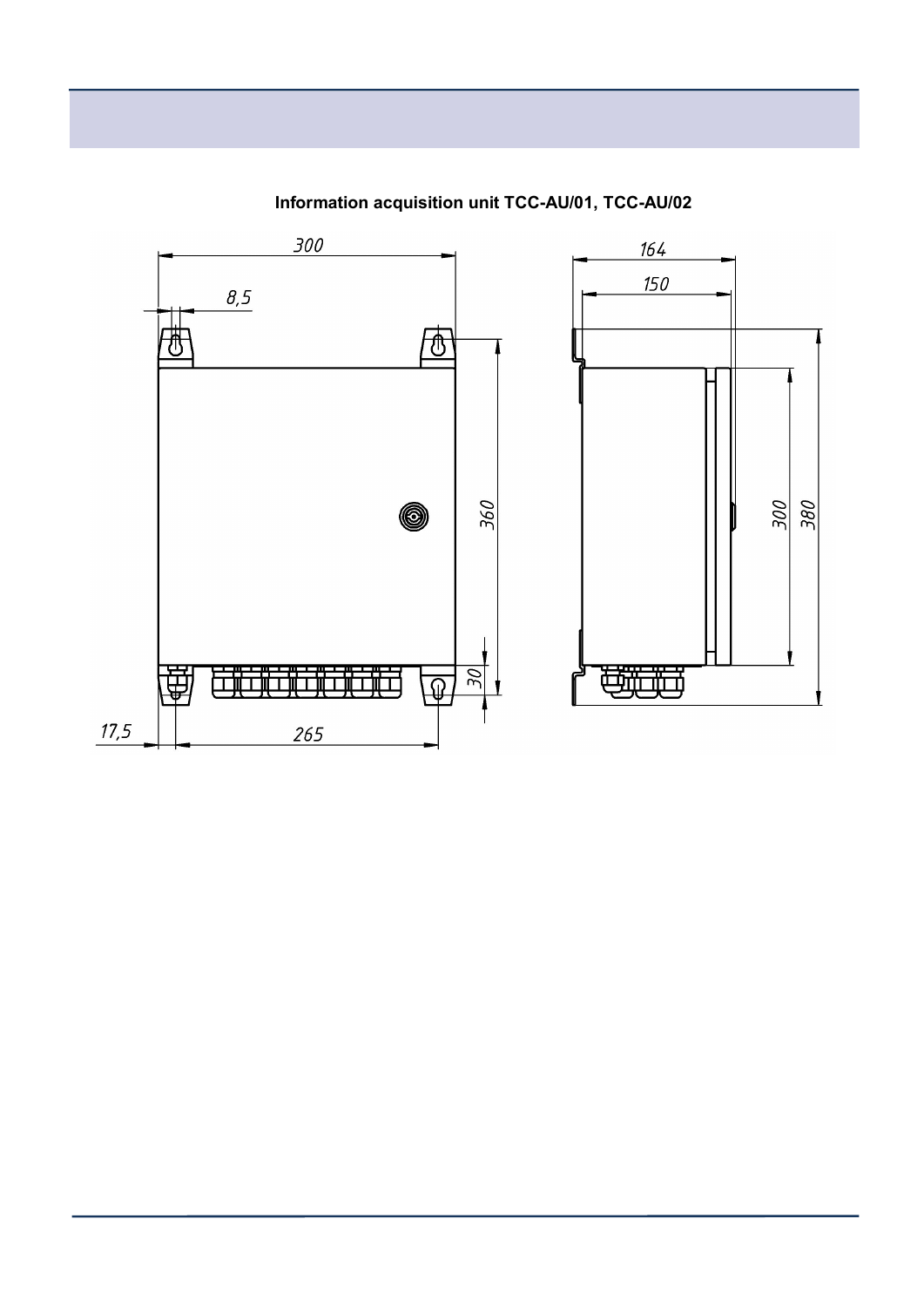Information acquisition unit TCC-AU/03



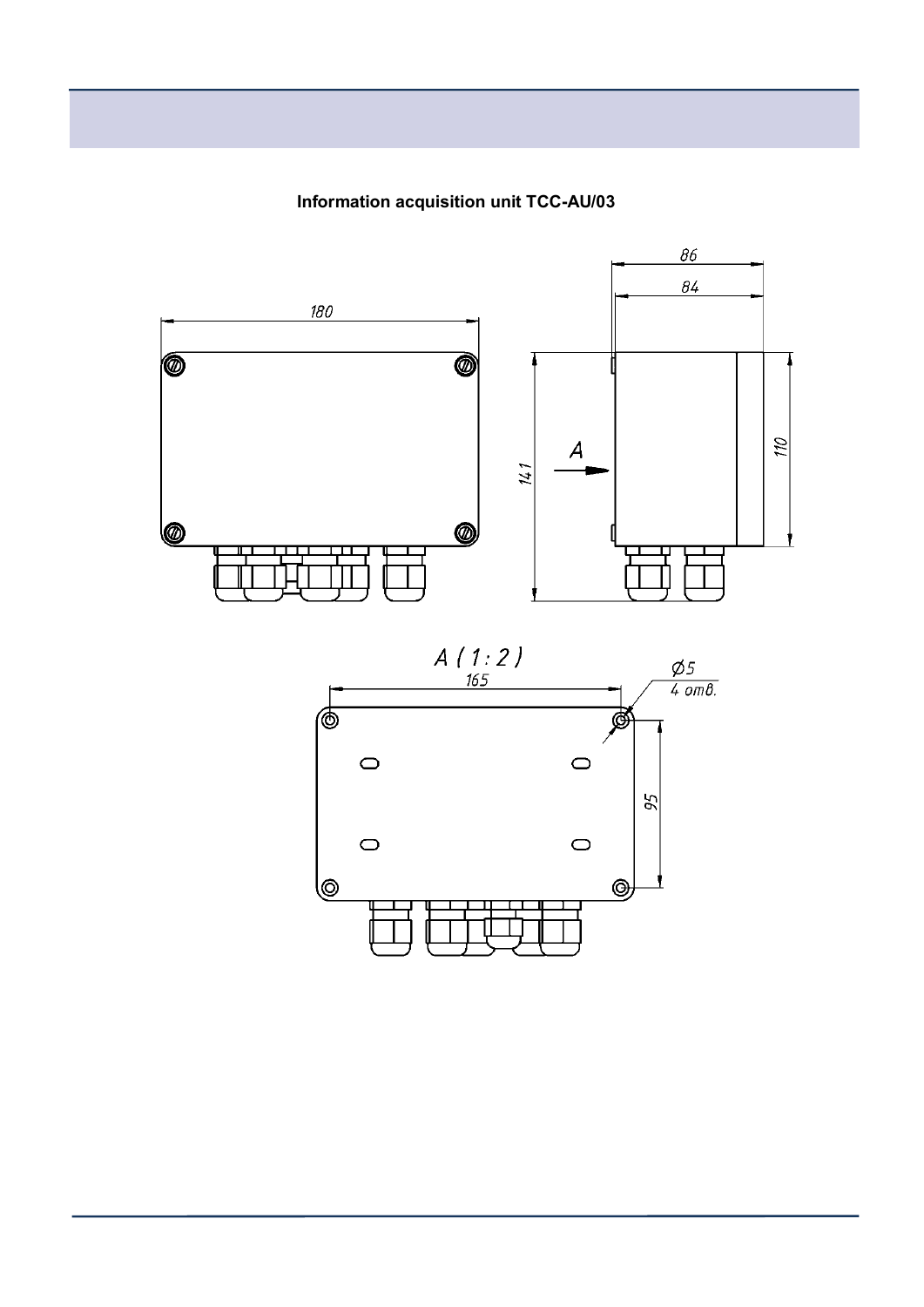**Connection box - splitter TCC-CB/01** 



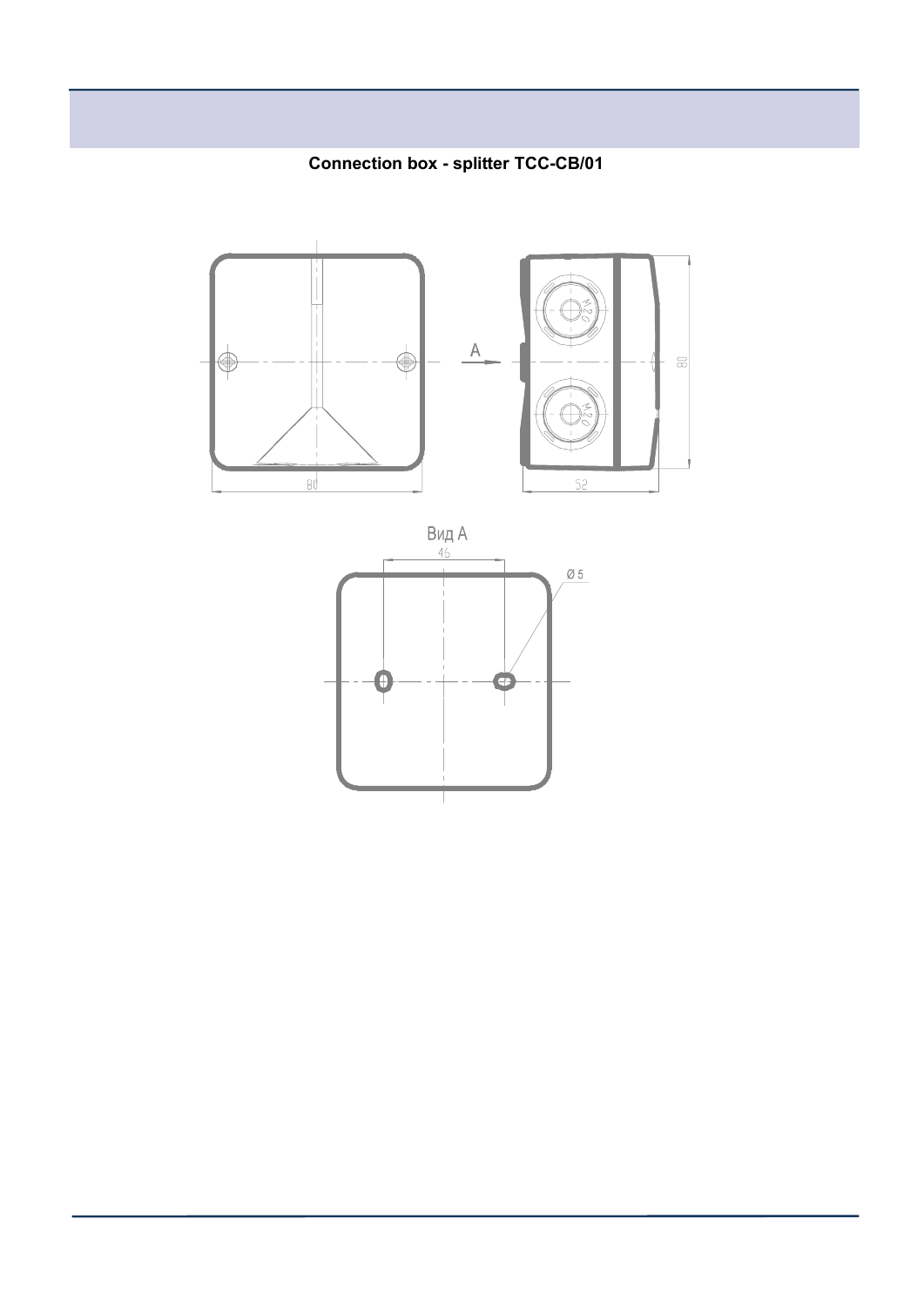

## **Information acquisition unit ТСС-AU/01, ТСС-AU/02. Electrical connection diagram**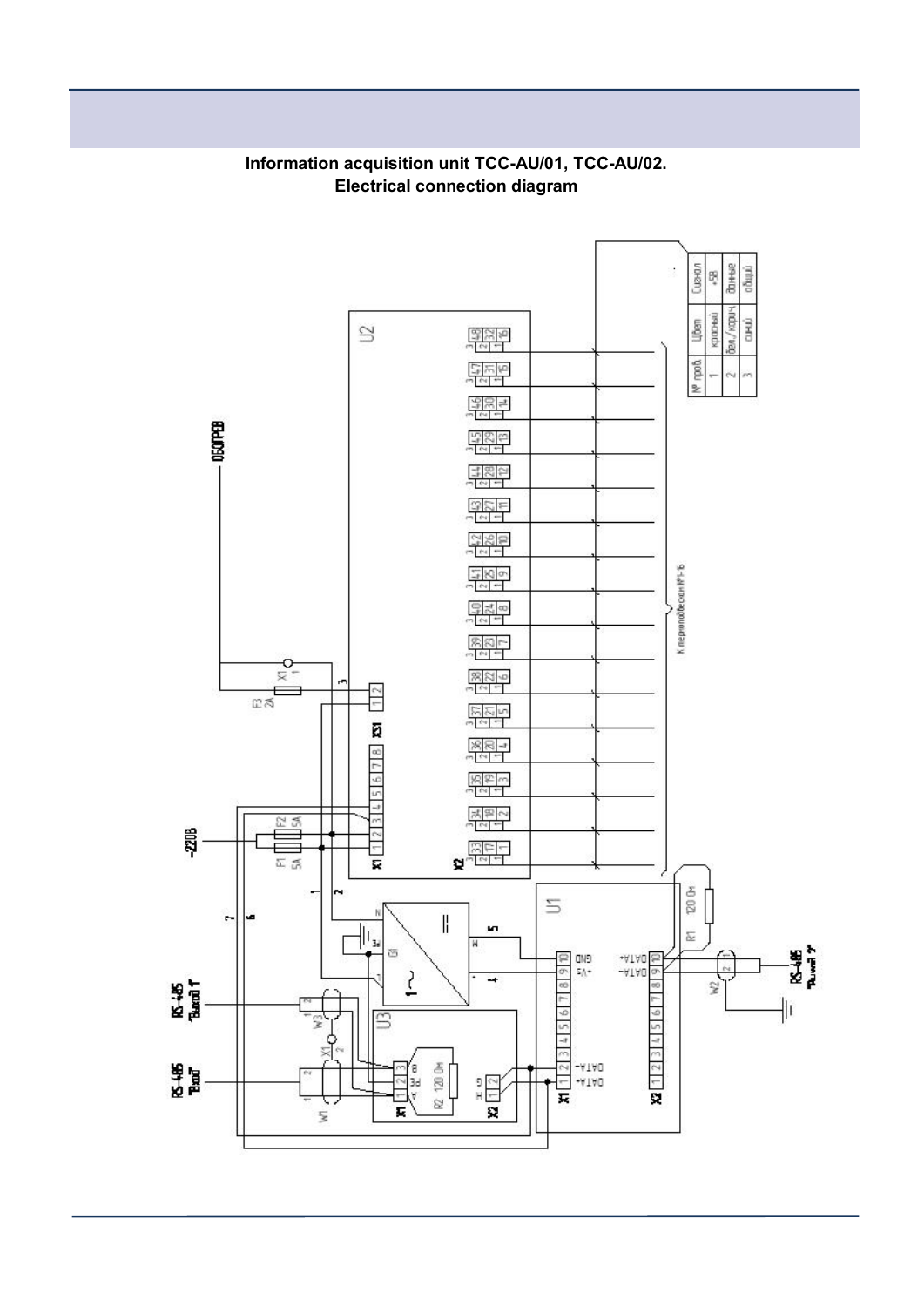**Information acquisition unit ТСС-AU/03. Electrical connection diagram**

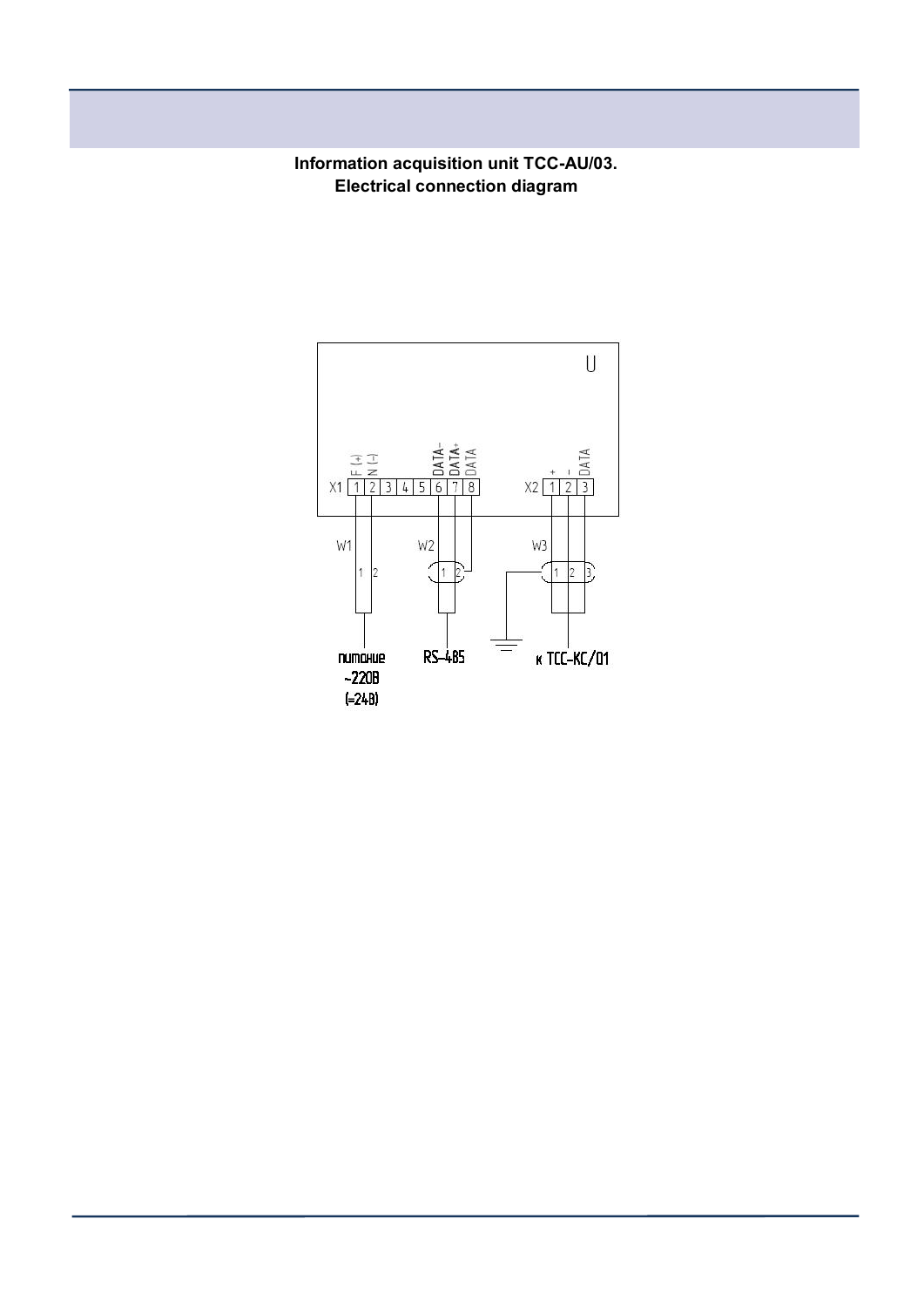**Connection box - splitter TCC-CB/01. Electrical connection diagram**